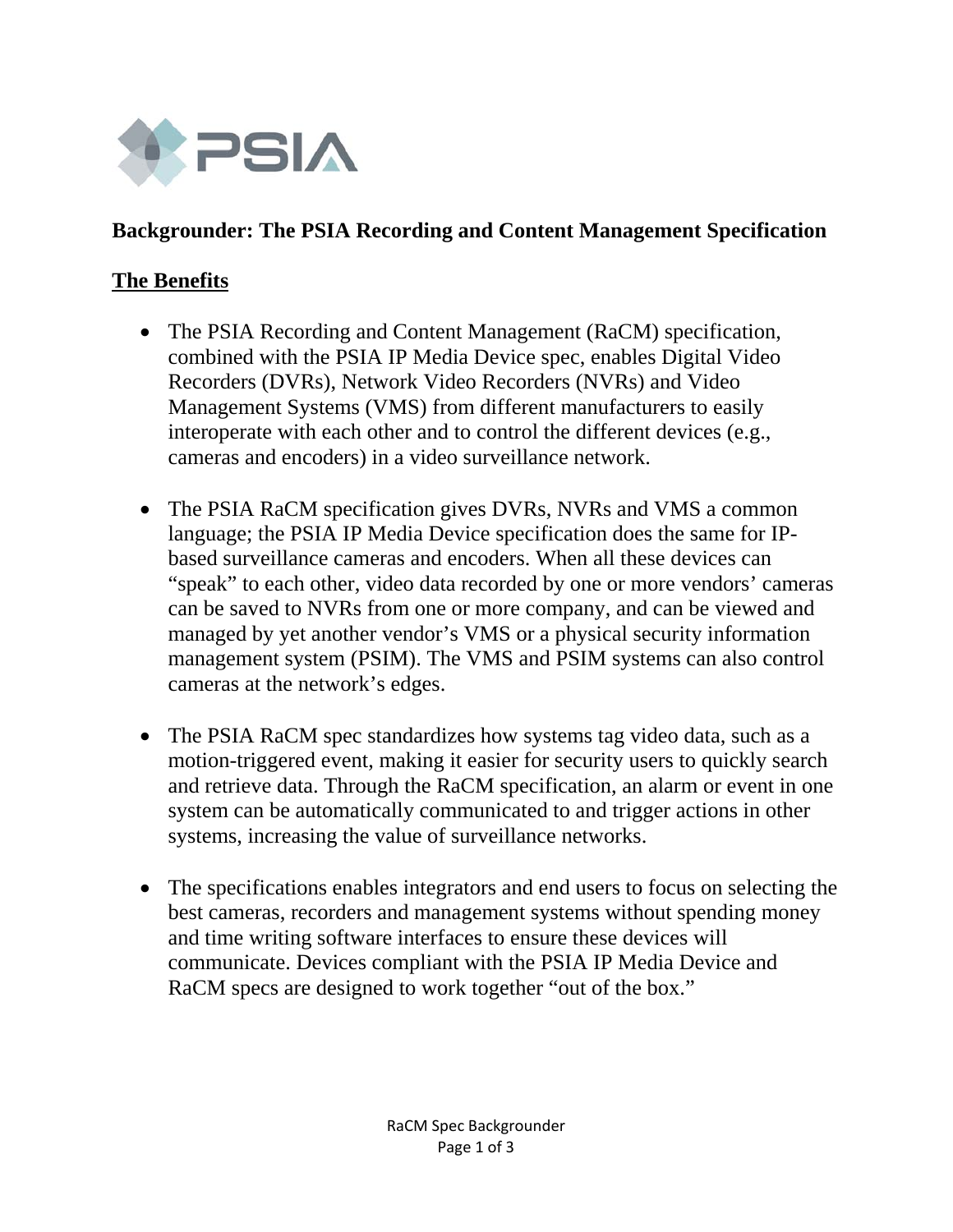• Manufacturers can focus on product features and functions instead of communications and interoperability issues because these have been solved by the PSIA's RaCM and IP Media Device specs. Today, VMS and camera vendors put intense resources into solving these challenges.

## **Practical Application: Gaining Interoperability Across a Video Surveillance Network**

Most video surveillance networks include a mix of IP cameras and legacy analog cameras, encoders and recorders from many different manufacturers. Very large networks may even have more than one VMS controlling different network segments. In most cases, application programming interfaces (APIs) or custom code is necessary to enable IP cameras at the edge of the network to interact with an NVR or VMS. APIs are generally unique for each camera vendor; code may be required for a specialized camera not supported by the VMS. Each time camera firmware is upgraded, APIs and custom interfaces may also need to be updated.

All of these connections are standardized and streamlined in a video surveillance network compliant with the PSIA's IP Media Device and RaCM specifications. The equipment becomes plug-and-play compatible, enabling security users to focus on functionality, not interfaces.

For example, users can enable a "motion detected" event captured by a camera and NVR in one segment of the network to be an event trigger in a VMS and/or PSIM system, even though all the devices and systems come from different manufacturers. Security users could then directly control the camera from the VMS.

# **Practical Application: Video/Multimedia Content Management**

IP video cameras can generate vast quantities of image data, yet usually only a few seconds or minutes of footage are needed to trigger alerts in other systems or to aid in a forensic investigation. Searching the data from one camera is already a significant challenge; during a security event, users may also need to quickly locate and review data from additional devices from different vendors.